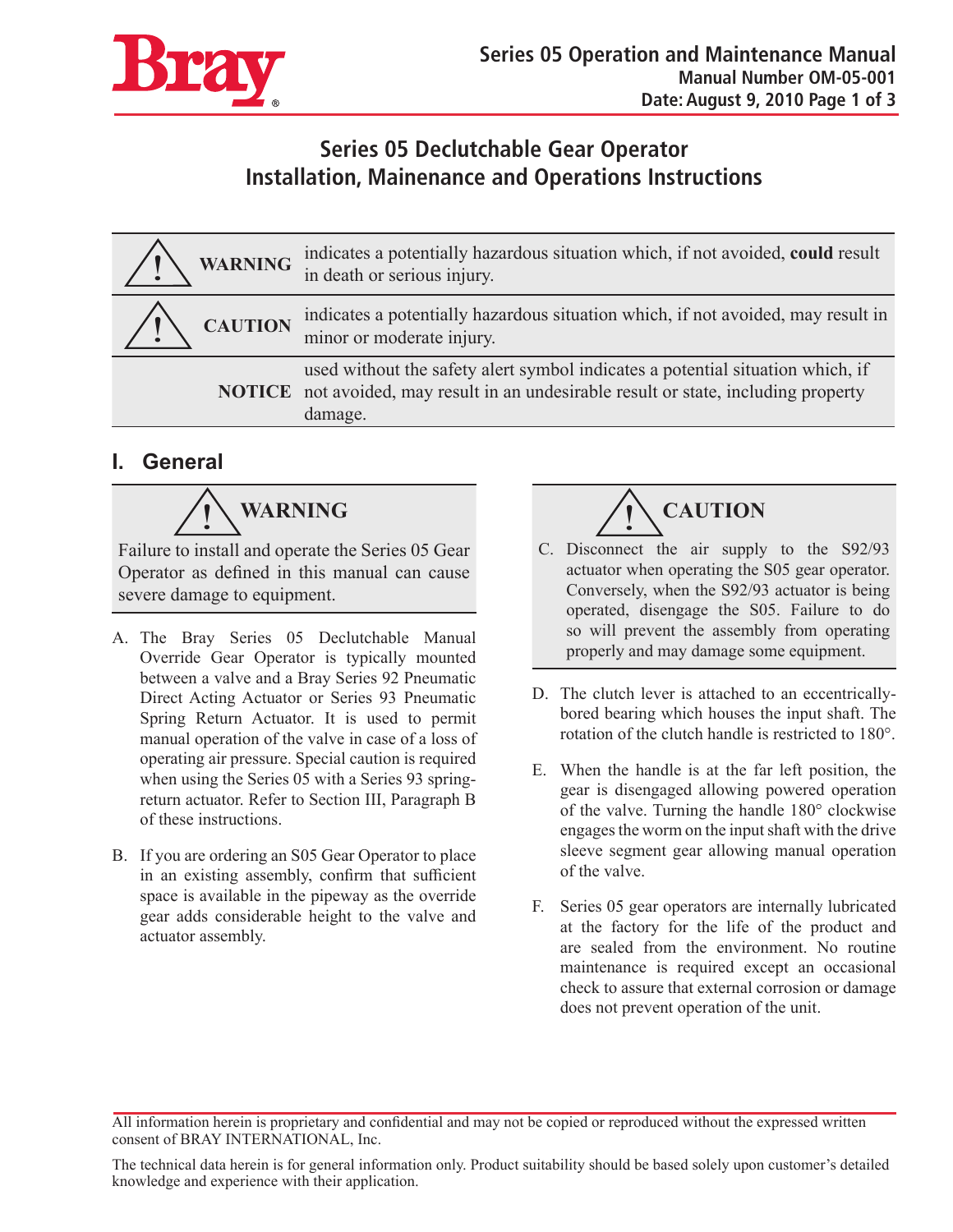

## **II. Installation Procedures**

- **A. Before you begin**, several checks must be carried out and decisions made regarding the orientation of the actuator and S05 Gear Operator.
	- 1. The S05 can be oriented with the handwheel input shaft either perpendicular or parallel to the pipeline for standard clockwise-to-close operation without any special modification. The orientation of the S92/93 actuator, either perpendicular or parallel to the pipeline, does not depend on the orientation of the S05 manual override gear. Refer to Fig. 1 for typical installation orientations.
	- 2. Check to make sure that the valve, the S05 Gear Operator and the S92/93 actuator are all at the same operating position, open or closed. Failure to do so will prevent the assembly from operating properly and may damage some equipment. When checking the S05, view it from above. The output drive should rotate clockwise while the valve is closing.
	- 3. If the actuator to be mounted is an S93 springreturn actuator, it is recommended, but not necessary, to remove the spring cartridges before beginning. Remember the configuration of the spring cartridges and replace them before air is supplied to the actuator. Replace the springs in the S93 when the pistons are in the fully closed position. That is, the actuator pinion is in the full clockwise position.
- **B. Installation may now begin**. The following are the minimum essential steps required for a typical installation.
	- 1. Carefully examine the parts in the kit to make sure where each is used. Refer to exploded view drawing Fig. 1 for a typical assembly. The 24:1 unit requires an adapter spool between the S05 and the actuator mounting flange on the valve. Some larger gearboxes have drilled and tapped holes in the base to fit directly to the valve. Still others require an adapter/spacer plate between the valve and the S05.
	- 2. Remove the four housing bolts or studs from the S05.
	- 3. There are two stem adapters, one fits over the valve stem and halfway into the S05 drive sleeve; the other connects the remaining S05 drive sleeve space with the S92/93. Square up the S05 with the valve.

4. Place the S92/93 stem adapter into the S05 drive. If a stem collar was supplied, slip it over the double-D and place the actuator over it. Thread the nuts and lock washers on the studs and tighten.

## **III. Operation**

- A. It is recommended to cycle the valve fully with the S05 before supplying air to the S92/93 to ensure that all the connections are made correctly. A temporary hissing sound from the ports is not an indication of a leak in the S92/93; it is simply displaced air exiting the actuator. If the pneumatic actuator is an S93, it will become increasingly difficult to rotate the vale open (fail closed) or close (fail open) with the S05 because the pistons are compressing the spring cartridges; for the same reasons, it will be difficult to disengage the clutch. This is not an indication that there is a malfunction in the assembly.
- B. It is important not to disengage the S05 if the S93 is applying torque via compressed springs, otherwise damage may occur to the unit or to the driving couplings between the S93 and the valve.



- **C. Before supplying air to the S92/93, disengage the clutch.** The drive gear in the S05 always rotates with the valve regardless of whether the clutch is engaged. If the clutch is engaged, the drive gear will push against the worm gear and damage may occur to the internal components.
- D. It is important to adjust the travel stops on the S92/93 to the fully opened position. In the event that operating air pressure is cut and the valve needs to be opened, use the S05 to open it fully against the S92/93 travel stops. Failure to do so can run the drive gear against the worm gear when air pressure is resupplied. Damage may occur to the unit or to the internal parts.

The technical data herein is for general information only. Product suitability should be based solely upon customer's detailed knowledge and experience with their application.

All information herein is proprietary and confidential and may not be copied or reproduced without the expressed written consent of BRAY INTERNATIONAL, Inc.